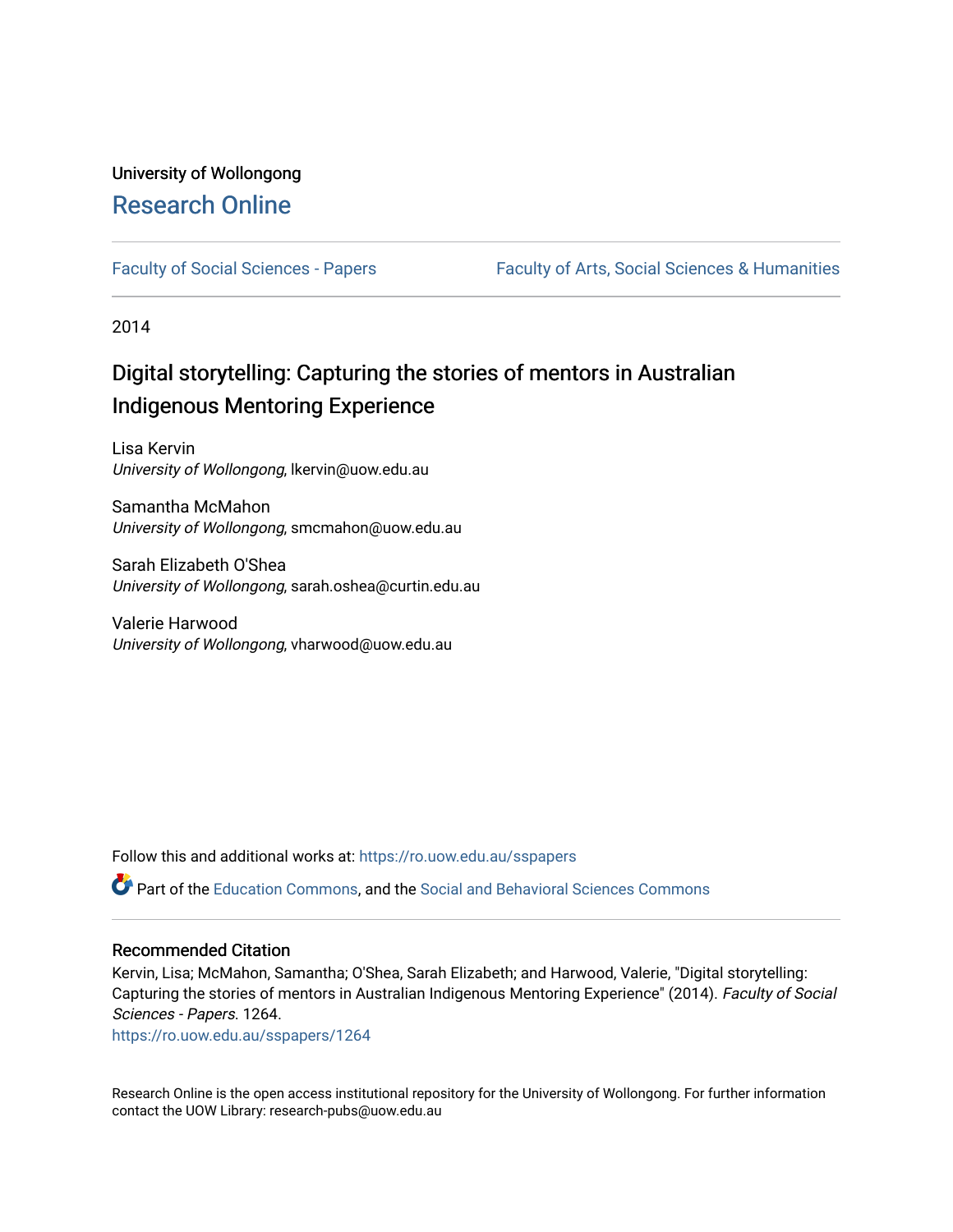## Digital storytelling: Capturing the stories of mentors in Australian Indigenous Mentoring Experience

## **Abstract**

Digital stories are often considered in terms of artistic forms, as teaching and learning tools, and for their emancipatory capacity to capture the stories and experiences of marginalised social groups. This case joins the recent move to reconceptualise the digital story by positing it as a useful research method that generates rich multimodal narrative data. As a new method in social science research, it seems, at least so far, to raise more questions than it answers. Such methodological questions might include the following: What 'type' of digital story to use? How do you analyse, theorise and/or account for the overall effect of the multimodal text? Without offering definitive answers or providing a 'correct' account of how digital stories should be used as method, this case begins to offer some clarity by describing step by step how we responded to these questions, what we did, the difficulties encountered and the insights generated from this type of data and analysis. This case describes how digital stories were used as a method in one part of a larger research project that investigates the effectiveness, impact and model of the Australian Indigenous Mentoring Experience mentoring programme. We will demonstrate how digital stories can be helpful in answering complex qualitative research questions.

## Keywords

australian, indigenous, experience, mentors, mentoring, stories, capturing, storytelling, digital

## **Disciplines**

Education | Social and Behavioral Sciences

#### Publication Details

Kervin, L., McMahon, S., O'Shea, S. & Harwood, V. (2014). Digital storytelling: Capturing the stories of mentors in Australian Indigenous Mentoring Experience Sage Research Methods Cases London, United Kingdom : Sage Publications, Ltd.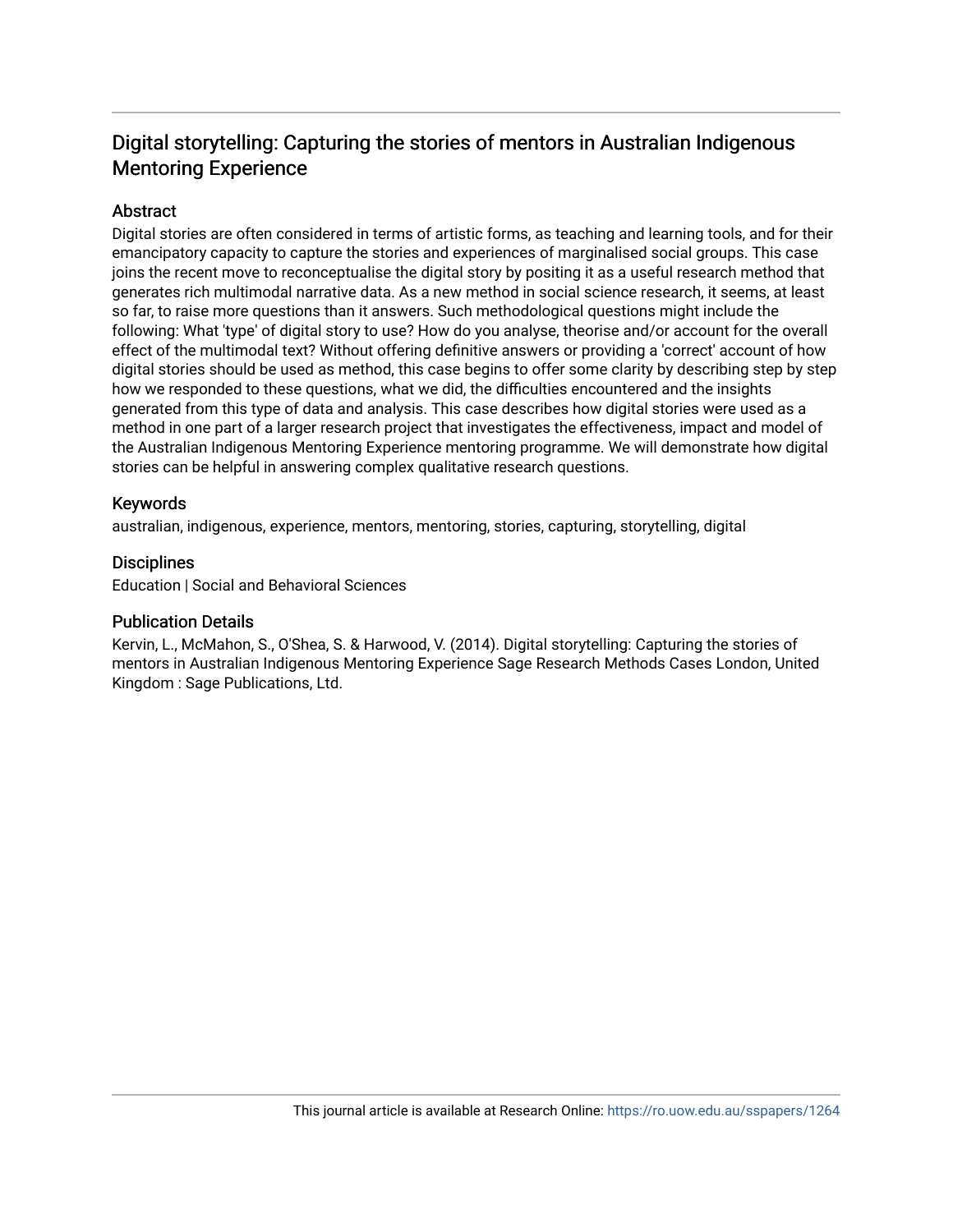#### **Digital storytelling: Capturing the stories of mentors in AIME**

Lisa Kervin, Sarah O'Shea, Valerie Harwood, Samantha McMahon

#### **Contributor biographies**

Dr Lisa Kervin is an Associate Professor in Language and Literacy at the University of Wollongong. Lisa completed her PhD in Education at University of Wollongong in 2004 and her research focused on language and literacy. Lisa lectures in undergraduate and postgraduate education programs in the areas of literacy education (with particular focus on the Early Years) and research methods. She has researched her own teaching and has collaborative research partnerships with teachers and students in tertiary, primary and pre-school classrooms. Her current research interests are related to the literacy development of children, the use of technology to support student learning and teacher professional development.

Dr Sarah O'Shea is a Senior Lecturer in the School of Education at the University of Wollongong and has experience in all three education sectors. Sarah completed her PhD in Education at University of Sydney in 2009 and her research focused on the higher education environment with particular reference to the transition, persistence and engagement of students who are first in the family to attend university. Sarah's research interests include equity in higher education and vocational education and training, and narrative enquiry situated in a social justice agenda.

Associate Professor Valerie Harwood is an Australian Research Council Future Fellow at the University of Wollongong. Her research interests are inclusion, critical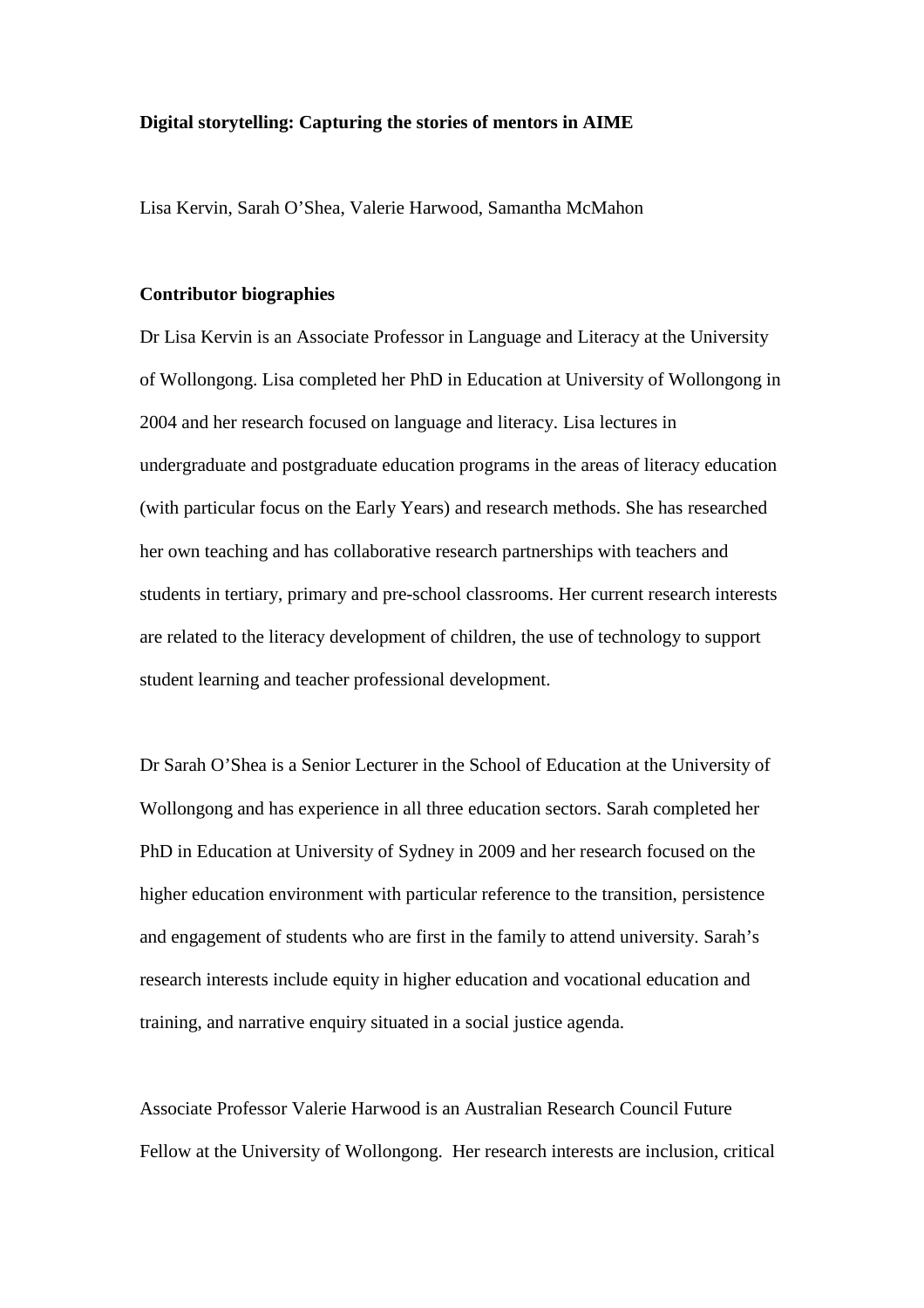disability studies, the production of knowledge on child and youth psychopathology and youth exclusion. Valerie has experience teaching in schools and has also worked as a youth worker with disadvantaged young people in Adelaide, London and Sydney before completing her PhD in 2001. Her current research interests include AIME mentoring and her ARC Future Fellowship project aims to improve aspirations for educational futures in LSES early childhood settings.

Dr Samantha McMahon is a Research Fellow in the Faculty of Social Sciences, University of Wollongong. Her research interests include the medicalisation of child behaviour, pre-service teacher epistemology and teacher education. Samantha completed her PhD thesis in 2013, which was a study of pre-service teachers' knowledge of challenging behaviour. She is currently working in the UOW / AIME Mentoring Research Partnership project.

## **Relevant disciplines**

Education, Media and Communications, Professional Studies

## **Academic level**

Introductory undergraduate, intermediate undergraduate, advanced undergraduate, and post-graduate

#### **Methods used**

Digital story telling, semi-structured interviews, qualitative research, multimodal data, story, image, audiovisual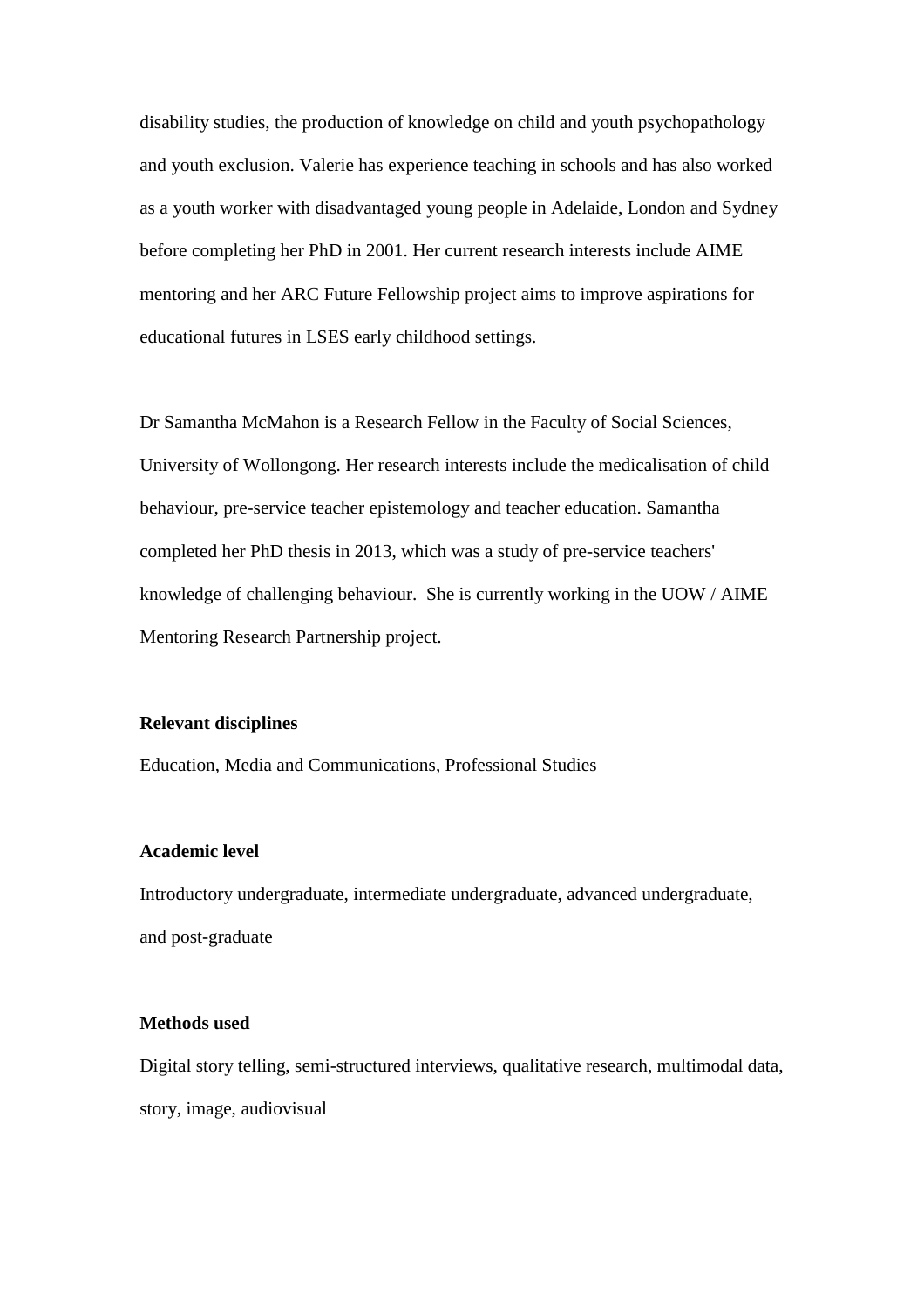#### **Keywords**

Digital stories, qualitative research methods, mentoring, AIME (Australian Indigenous Mentoring Experience)

#### **Abstract**

Digital stories are most often considered in terms of: artistic forms, teaching and learning tools, and for their emancipatory capacity to capture the stories and experiences of marginalised social groups. This case joins the very new move to reconceptualise the digital story by positing it as a useful research method that generates rich multimodal narrative data. As a new method in social science research it seems, at least so far, to raise more questions as it offers answers. These sorts of methodological questions might include: What 'type' of digital story to use? How do you analyse, theorise and/or account for the overall affect of the multimodal text? Without offering definitive answers to these questions or providing a 'correct' account of how digital stories should be used as method, this case begins to offer some clarity by describing step-by-step how we responded to these questions, what we did, the difficulties we encountered and the insights generated from this type of data and analysis.

This case provides an account of how digital stories were used as a method in one part of a larger research project that investigates the effectiveness, impact and model of the AIME mentoring program. We will demonstrate how, building on Kate Pahl and Jennifer Rowsell's work on Artifactual Literacies, digital stories can be helpful in answering complex qualitative research questions.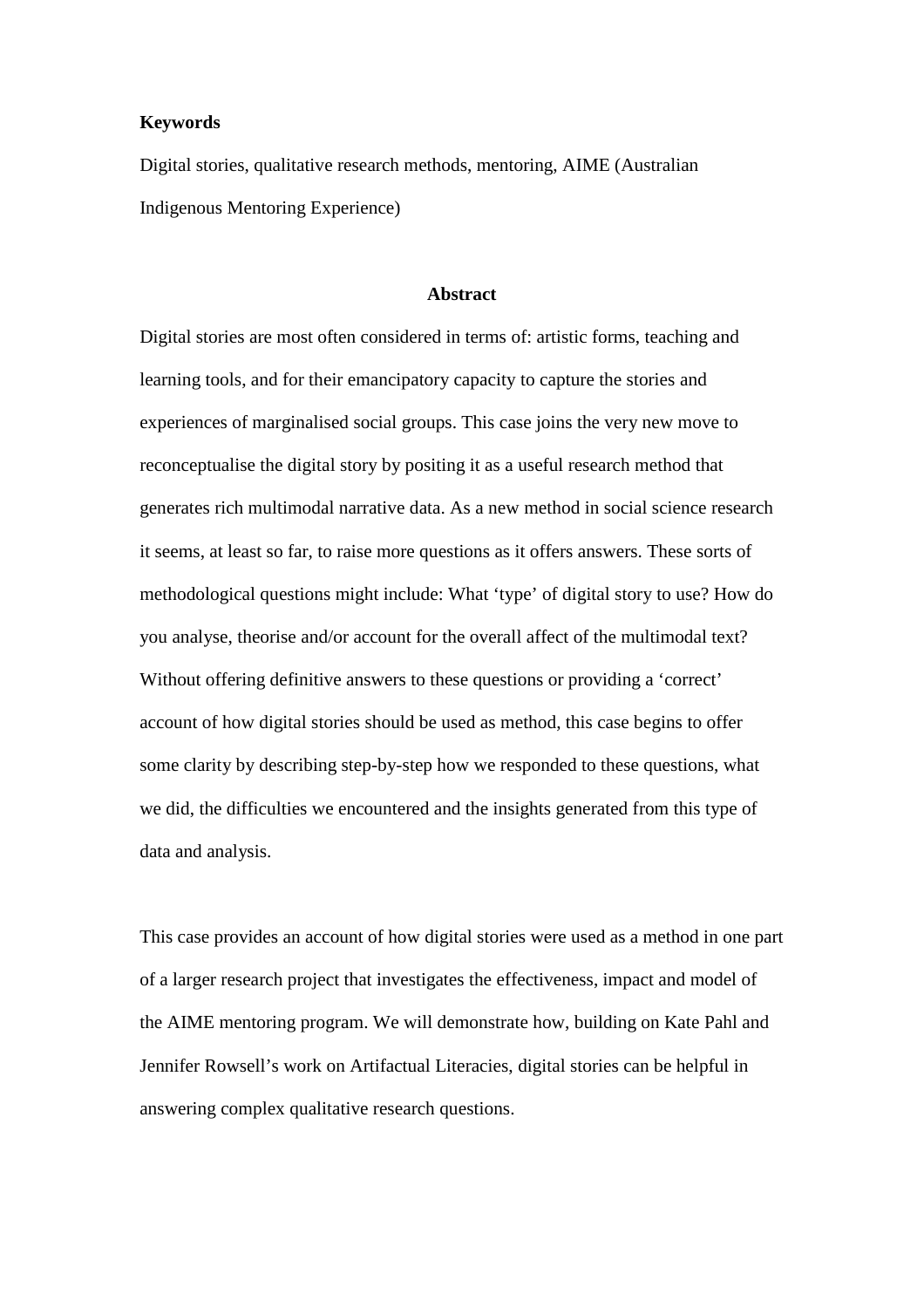#### **Learning outcomes**

By the end of the case students should:

- Know what a digital story is
- Understand the process of creating a digital story
- Consider ways to analyse the intricate interplay between image and script

**Project overview and context: Investigating the AIME mentoring model** We contend that digital stories may prove a useful research method when a very complex something works and you don't know exactly why. Such was the experience of the research team investigating the AIME (Australian Indigenous Mentoring Experience) program at an Australian university. The AIME program is designed to improve school completion rates of Australian Indigenous students and inspire them to engage with further studies and employment. AIME has experienced exponential growth and great success for its mentees since its inception, but its program does not neatly map against existing theories of mentoring and coaching. What, then, makes AIME mentoring work so effectively? This is a complex research problem that demands rich data to fuel new theorisation of mentoring and coaching.

To begin to address this research problem, in 2012 the research team investigated one element of the program, the university mentors. The investigation focused on garnering insights to the mentors' motivations and their perceptions of education and the role of mentoring for AIME. To this end, Indigenous and non-Indigenous university mentors were asked to engage in semi-structured interviews and create a digital story in response to the theme "My AIME: Education for all".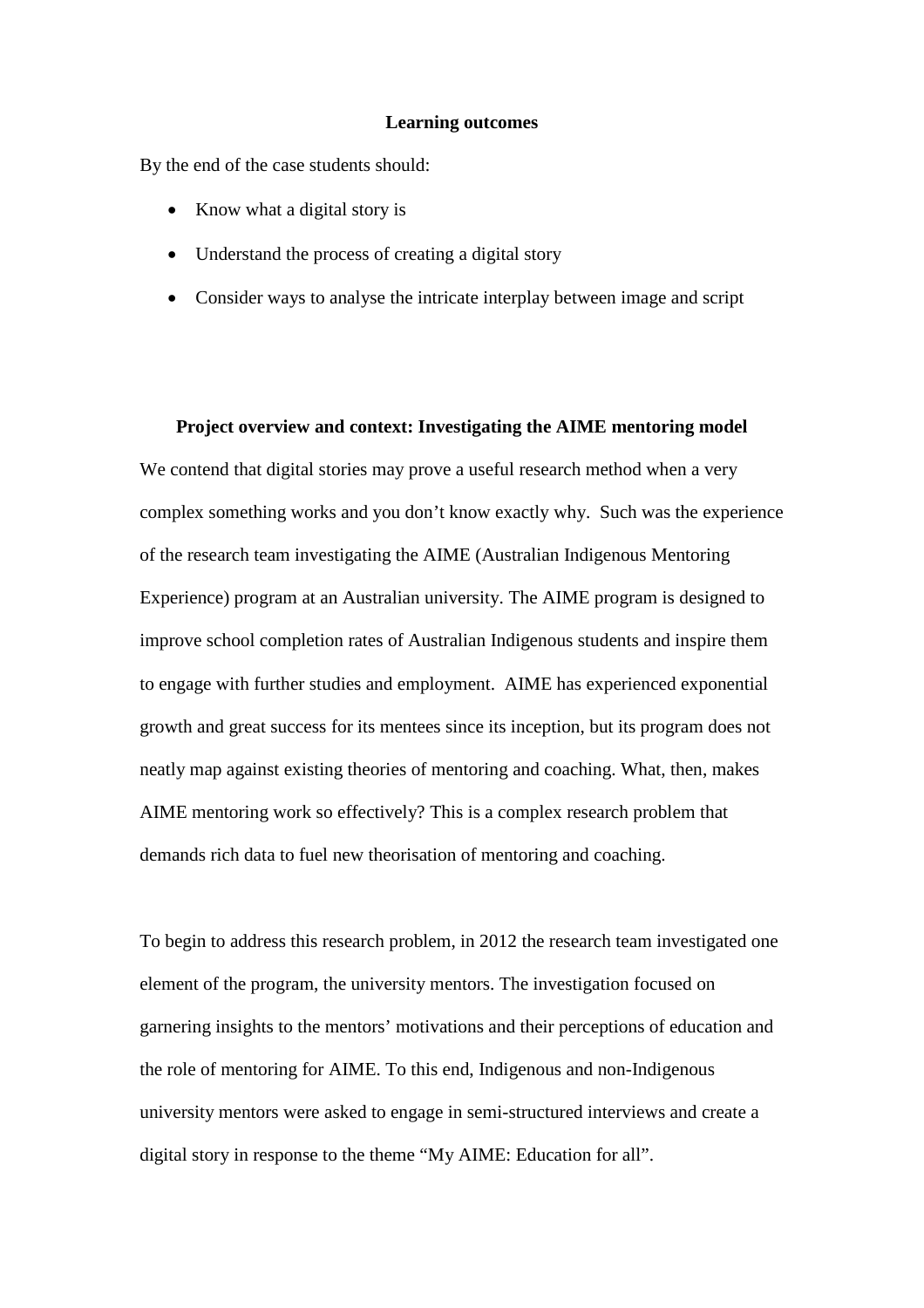#### **Introducing 'digital stories' and their connection to our research project**

Digital Storytelling is referred to as an art form, a genre, a practice, and even a social movement. It most commonly refers to the creation of a multimodal, digital text that combines photos and voice (and sometimes moving images, sound effects, music, or text), which is created through the use of computer video-editing software. Bringing the art of storytelling into the digital era, the short narratives created are most often highly personal; they act as avenues for self-expression, allowing people to represent their thoughts, memories, opinions or ideas. It is this connection to the highly personal that positioned digital storytelling as an appropriate method of enquiry. The digital storytelling method provided a platform for the careful creation of personally authored accounts of the mentors' motivations for joining the AIME program and their experiences and conceptions and opinions of education.

Digital Storytelling is frequently conceived and deployed as a tool for working towards equity and social justice, providing space for *ordinary* and often marginalised people to be heard (who otherwise might not be heard) and enabling them to express their - often *extraordinary* - stories. For example, the Australian Centre for the Moving Image works in partnership with many marginalized groups, such as Alzheimer's Australia and women living with HIV. Daniel Meadows further argues that Digital Storytelling empowers the general public, rather than merely positioning them as passive consumers of media. The organizations and people who assist others in making Digital Stories are thus usually passionate about working in *partnership* with storytellers, rather than as the creative experts. In the spirit of such partnerships, the suite of workshops in which the mentors created their digital stories were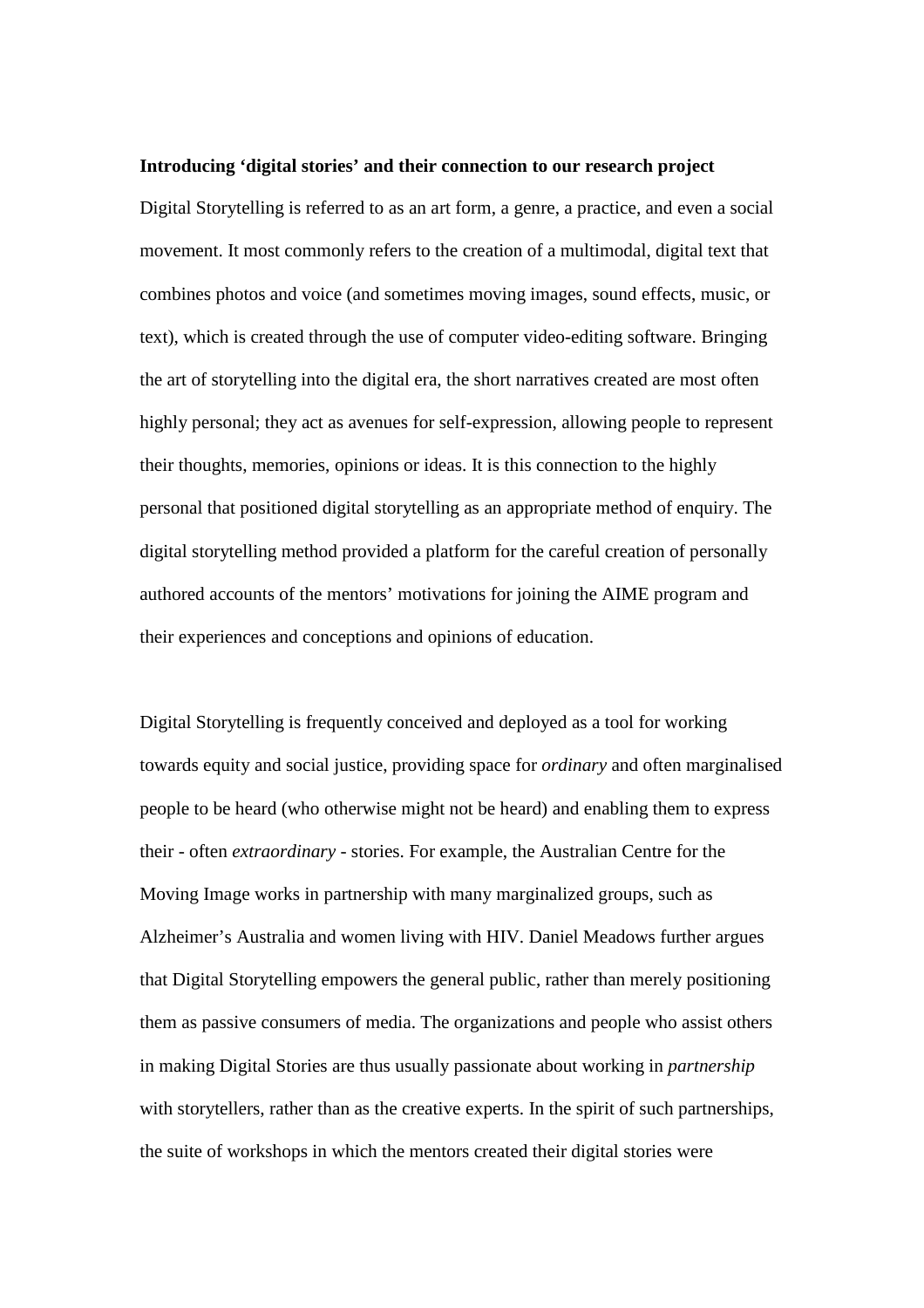conducted with minimalistic traditional 'expert' instruction, relying instead on facilitations that were responsive to each individual's participation (and respective support needs). Moreover, the digital stories were not analysed or judged against any content or aesthetic benchmark or other rubric of 'correctness'. Each was analysed on its own terms.

#### **Research practicalities**

University of Wollongong has an ongoing research partnership with AIME mentoring, that began in 2010. The purpose of this partnership is to investigate the impacts of the AIME mentoring program on mentees and mentors and to provide a research base to inform their program and professional practices and growth. Particularly, there is a mutual desire to rigorously theorise, using empirical material, the AIME model of mentoring. This is because, although it is a very successful mentoring program, insofar as it positively impacts the Indigenous mentees' rates of school completion and transition to further study and employment, it does not neatly map against existing mentoring and coaching models.

The research reported here is nested within this research partnership. This part of the research was funded by the University of Wollongong and took place immediately prior to and proceeding the 2012 AIME mentoring program at one Australian University campus. All the 190 volunteer university mentors for the 2012 program at the campus were invited to participate in the study. Of these, twenty participated. Immediately prior to the commencement of the 2012 mentoring program, the participants were invited to create a digital story to the theme "My AIME: Education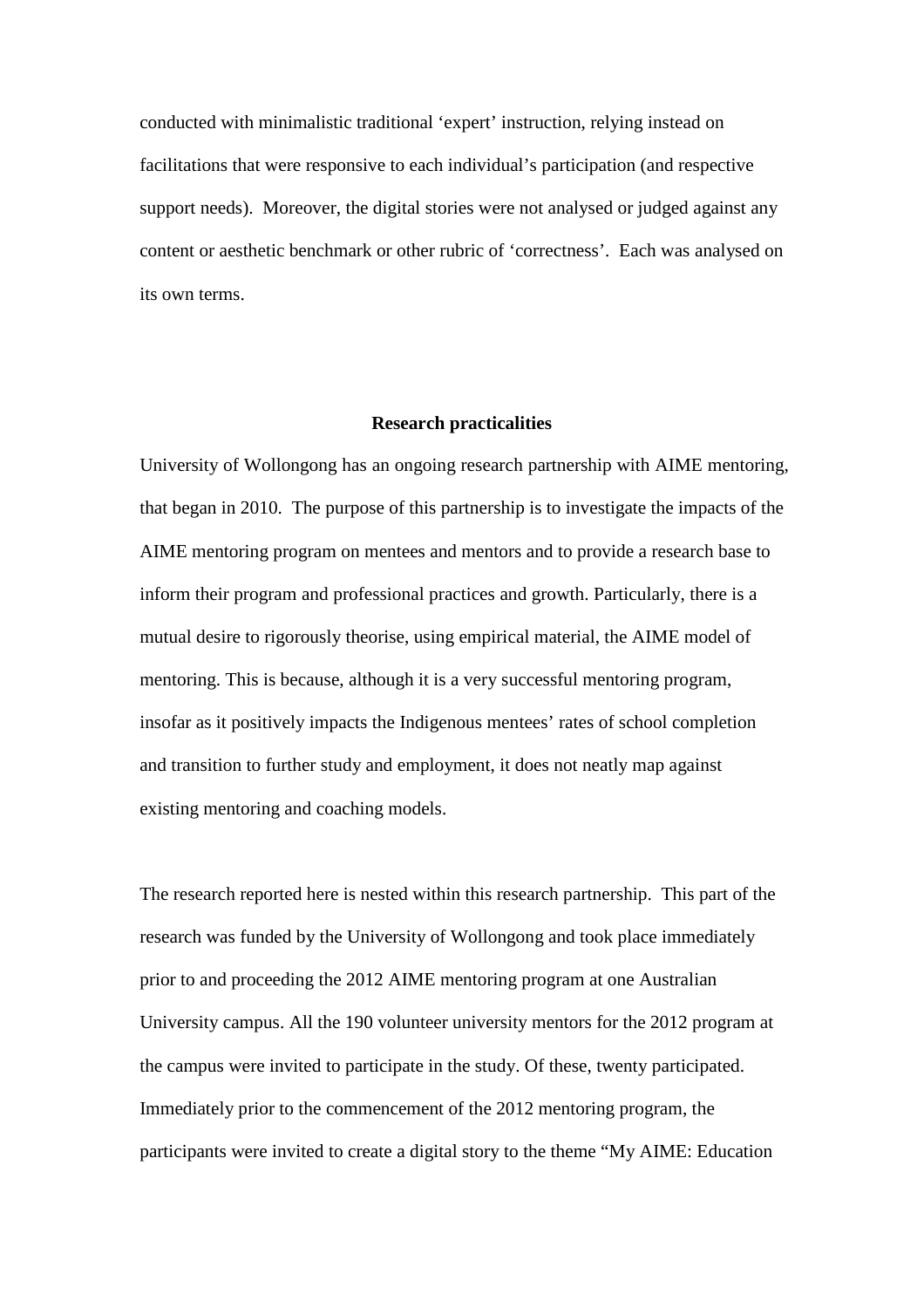for all" in a workshop trilogy and to participate in a semi-structured interview. The same participants were then invited to a second interview following the completion of their mentoring for the 2012 program.

**Sampling and attrition:** The participants were busy university students who were already volunteering their time to the AIME program as mentors, mentoring was extracurricular to their university workload. This study required participants to give an additional six hours of their time (3 x 2hr workshops to create their digital story and 2 x 30min interviews). Whilst all the participants indicated willingness to undertake all the proposed research activities, scheduling workshops and interviews to suit twenty individual's study timetable and paid work commitments proved challenging. This meant that, in the end, only four mentors participated in all three aspects of the research (the digital story workshops, the pre- and post- interview). Of the remaining 16 participants, 7 participated in one- and 9 participated in twoout-of-the-three aspects. A total of 12 digital stories were created. However, this was not as large a methodological issue as it may at first seem because (i) the purpose of this particular study was to understand mentor motivations for mentoring and their perceptions of education, and not to evaluate the impact of the program as an intervention and (ii) the resulting dataset (24 interview transcripts and 12 Digital Stories) was sufficiently large enough to offer opportunities for inductive analysis that generated consistent themes emergent from the data.

**Defining digital stories:** There are many variations in existing research that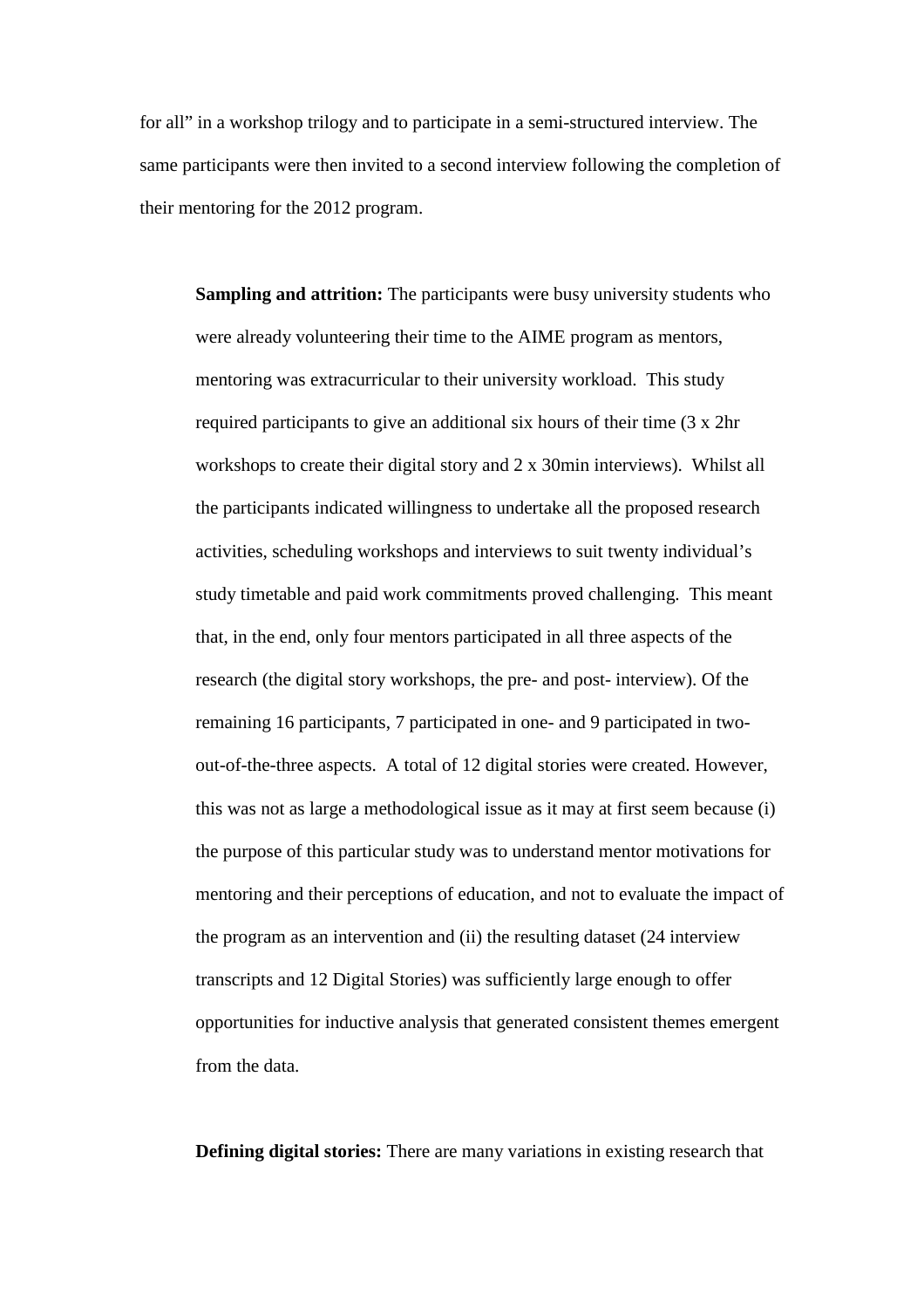purports to use digital stories. One fundamental concern is variations in understandings of what a digital story is. There are variations across all levels of the digital story production, publishing and analysis process. We have summarised these variations for you at Table 1.

#### <<INSERT TABLE 1 NEAR HERE>>

What is important to note is that these variations, considered independently and together significantly impact the digital story product, or what Ashlee Willox and colleagues call the 'powerful data', for qualitative research and analysis. The Digital Story is powerful because it is, ever and always, more than the sum of its parts: this may be tested insofar as changing one of these elements potentially greatly alters the final product and its affect on the 'audience'. For example, simply being mindful of writing purpose, choosing whether or not to add music, or to write your story for a two-minute versus five-minute production, whether you use your own photographs, drawings, animations, images sourced externally or video has a potentially large affective impact for the audience and researcher. When you are deciding what digital stories are and how to use them in your research, these are variations and related questions and implications you will need to work through.

Whilst we are in no way suggesting ours is the best or only way to 'do' digital stories as method, we explicate our choice here. We chose to define digital stories in line with the parameters of: 250 word narration, 10-15 still images (preferably the creator's own photographs), and a final product lasting two to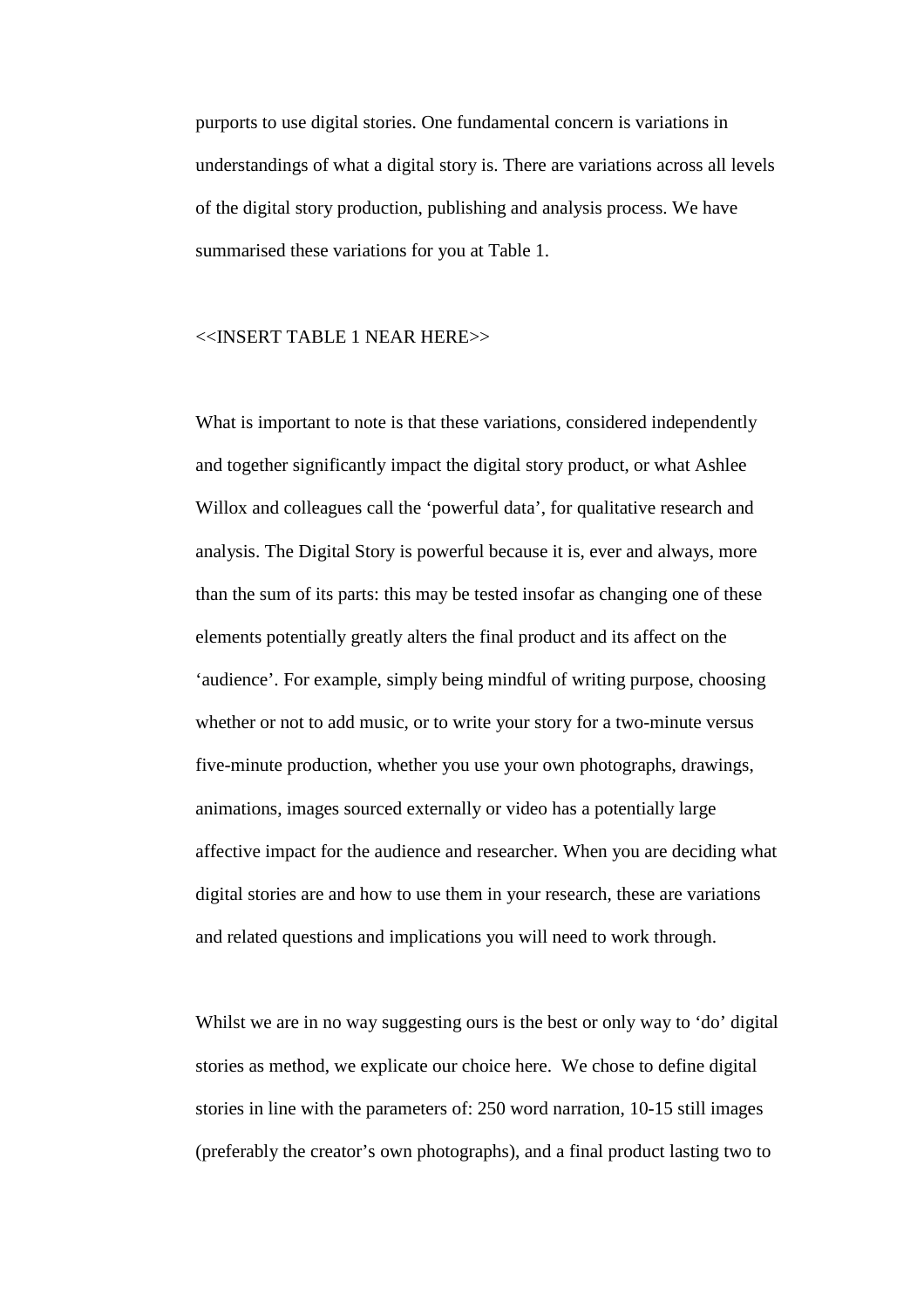three minutes (music optional). This structure was easy for the creators to remember and provided guidelines for the cohort to enable us to look across stories. To ensure consistency and comparativeness across story formats, we also elected to have participants create the stories in a series of three workshops that were facilitated by the lead author of this case (rather than have participants prepare the digital stories independently, at home).

#### **Ethical issues around publishing and sharing the digital stories post-**

**production**: Ashlee Willox and colleagues, and also Nicole Matthews and Naomi Sunderland, present valuable, rare and careful outlines of the ethical considerations for creating, using and publishing digital stories in research (we would highly recommend these as readings to support ethical use of digital stories in your research project). For our project, key concerns were ensuring that participants respected copyright issues and sought permissions for images of persons in their personal photographs (this was facilitated and monitored via the workshops). To ensure ethical publication of participants' digital stories each story included a final slide that acknowledged the author, all sources, and participation in the research project.

## **How exactly did we do it?**

#### **Selecting a theme for the stories**

To meet our research purpose we chose a theme for the digital stories. We asked each participant to think about this in terms of "My AIME: Education for all". Our intention was to capture the mentor's perspectives on why they had become involved with AIME and we wanted the stories to be personal reflections.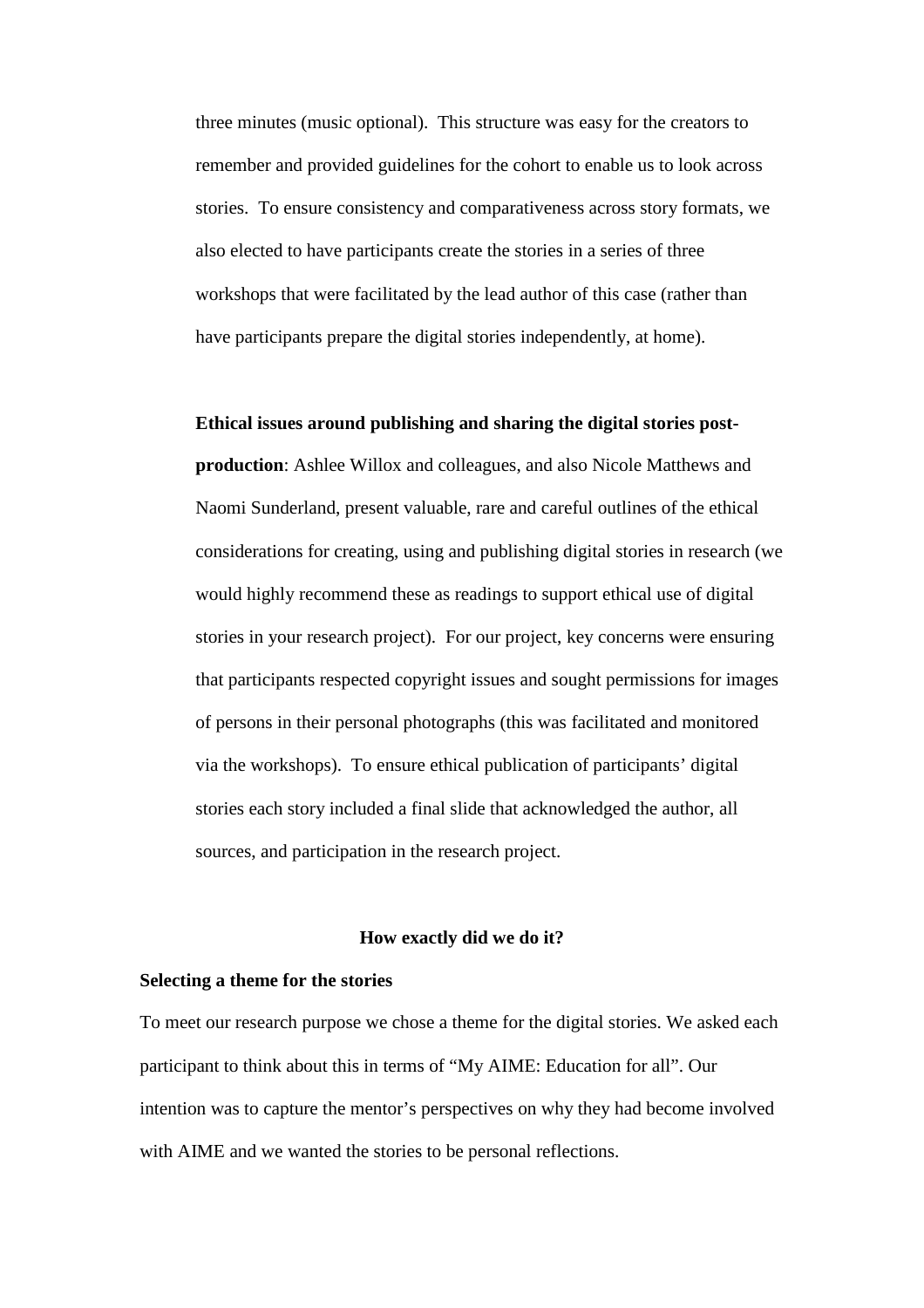#### **Participants making digital stories in three workshops**

Participants attended three workshops that were facilitated by Lisa Kervin. The workshop environment ensured equity of access to technology for all participants (the workshops all took place at the university with iMovie software on a bank of 10 Apple laptop computers and access to microphones and digital cameras provided). Each workshop was 2 hours long and had a unique focus.

Workshop 1, supported participants in brainstorming ideas and writing the script for their digital stories. Support was provided via structured brainstorming activities such as 'a story circle' and 'story in a box', which rely on inspiration from artefacts relevant to the topic (for example, an AIME t-shirt or inspirational quote may be been drawn out of a box for discussion or participants may have brought a photograph that could stimulate discussion). After a lot of 'talk' about AIME and Indigenous education using artefacts as a stimulus to elicit personal connections, participants were asked to write. Each participant was invited to write 250 words. Ten of the twelve participants did this. An excerpt from one participant's 250 word script follows:

*… Growing up in a country town in New South Wales, I have seen how hard it is for many of my peers, especially those who were from an Indigenous family, to continue through school with positive attitudes about the importance of education for their futures. I look at their lives now and compare it to my own and although I am grateful for the opportunities I have had, I wish that my peers were fortunate enough to receive the help of AIME... (Anne)*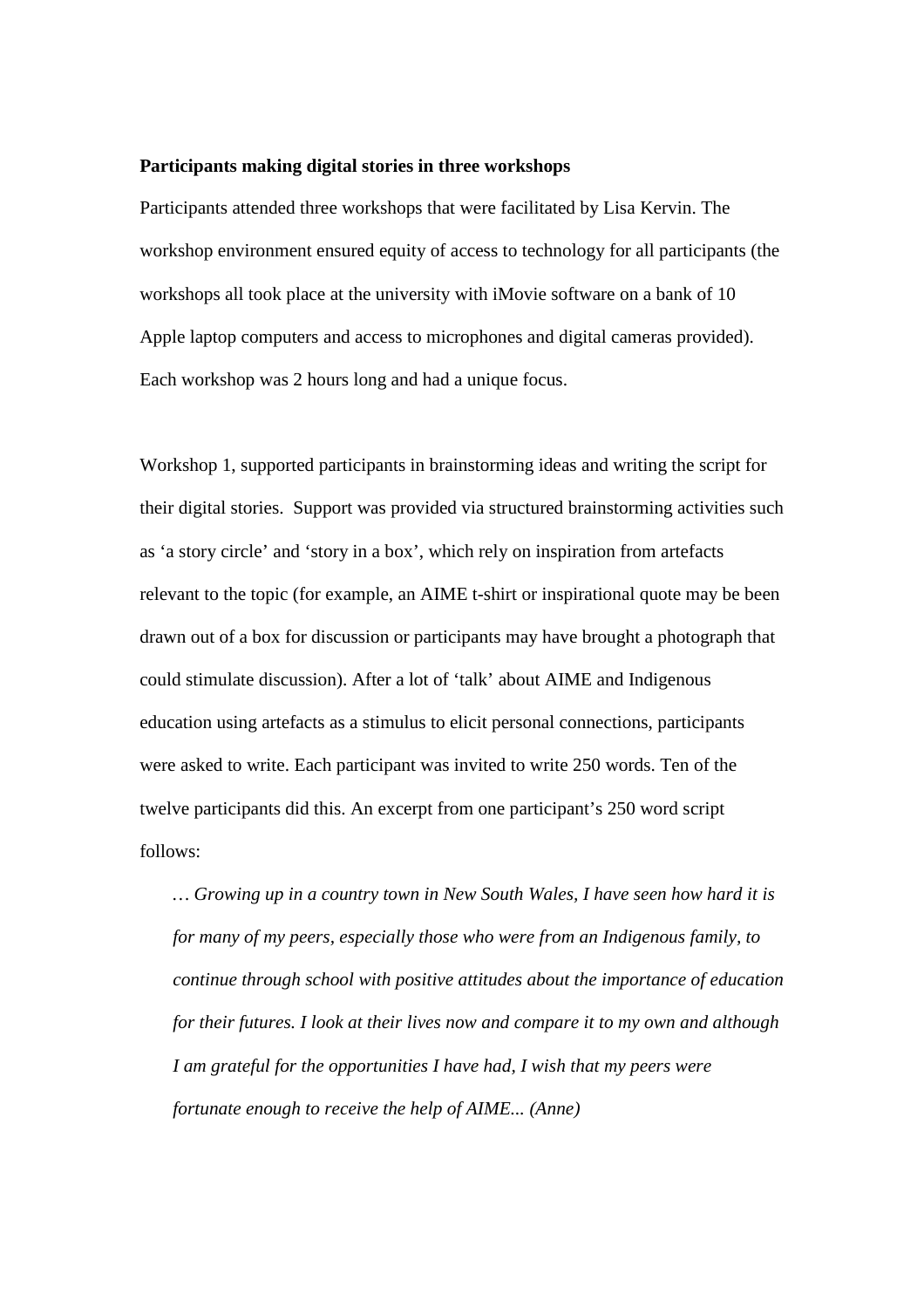For those who found that difficult they were invited to use a poetry stimulus, where they entered their own responses to line starters (entitled "I am"). For example, one participant used this poetry prompt to produce the following digital story script:

*I am strong and smart, I hear voices all around, I want to disprove them all, I am strong and smart.* 

*I pretend I am alone, I feel the support of others, I worry of letting them down, I am strong and smart.*

*I dream of futures far away, I try to reach my dreams, I hope you're ready for me, I am strong and smart. (Ivan)*

At Workshop 1, participants were also scaffolded to storyboard (literally sketch and map out what images will accompany what words) and edit their script as appropriate along the way to ensure coherence in the 'story's' structure.

Workshop 2 provided participants with the technology and assistance necessary to 'produce' their digital story. In this workshop the facilitator provided explicit instruction, 'tips and tricks' and advise on: accurate file management (clear file labelling and version control); appropriate software tool selection (our workshops used iMovie in our selected Apple platforms; MovieMaker could be used for PC platforms); how to ensure clarity of audio recording for voice narration; how to collect, create via new digital photograph and/or digitise images in the correct file format images that correspond to their storyboard from Workshop 1; and, how to create a 'credit slide' for copyrighted materials in PowerPoint, save it as a jpeg file and insert the credits into the digital story.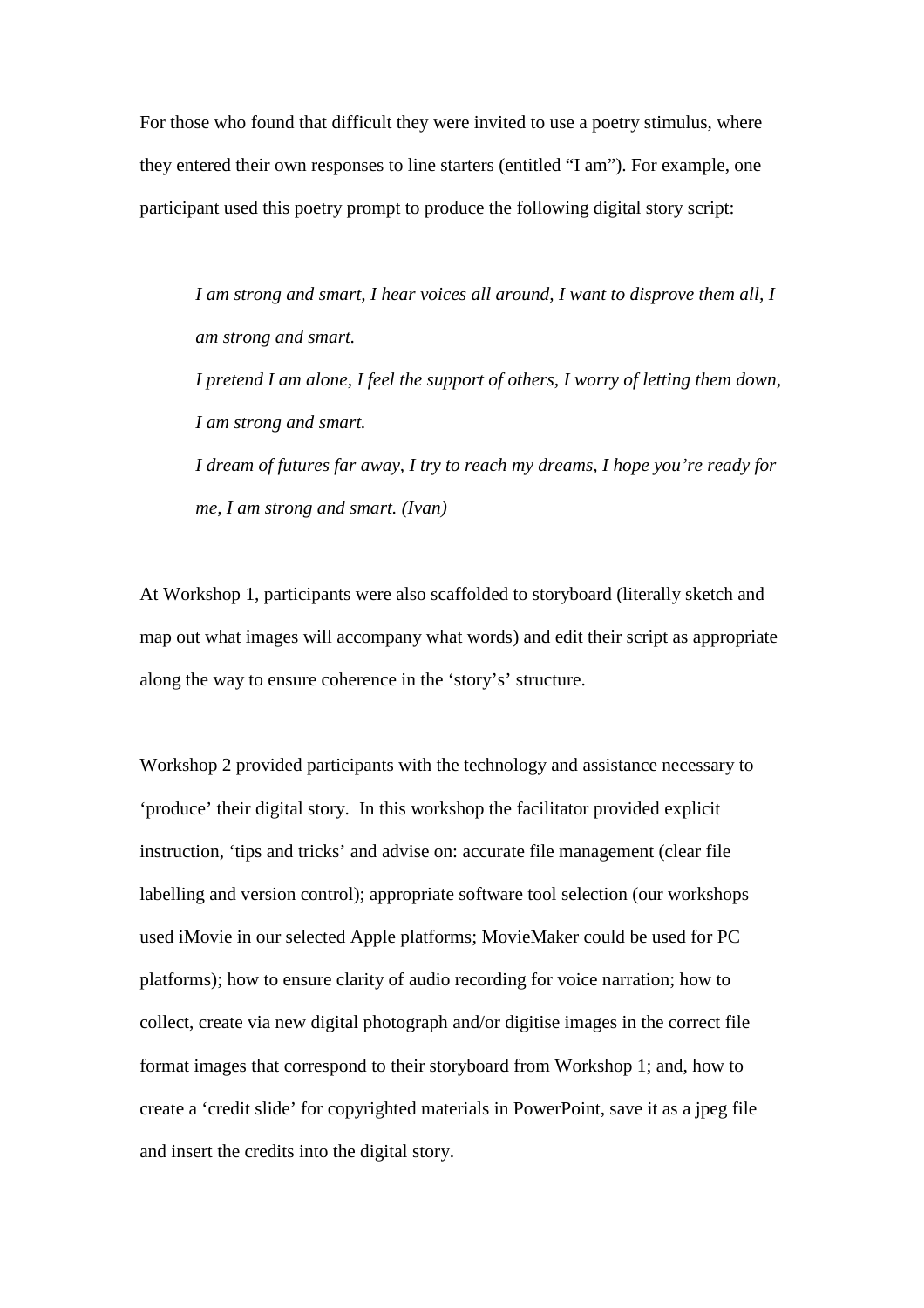Workshop 3 focused on celebrating the achievements of the participants in creating their digital story and ensuring that these digital stories were appropriately shared and published. In preparation everyone 'exported' their video and archive projects to be QuickTime 'movie' files. Then each person burnt a copy of their movie file to a DVD that they may keep.

As a group we viewed each person's digital story in a darkened room, on a large screen with appropriate sound facilities. Bowls of popcorn were with the participants to create a movie atmosphere. Each participant introduced his or her story to the group and we viewed it together. Applause was heard at the end of each digital story. This process continued until all digital stories has been seen.

The participants all provided permission for their story to be shared with staff and AIME headquarters with the knowledge that it might be uploaded to the AIME website to be shared with a wider audience (and used as stimulus for future workshops).

## **How did we analyse this type of data?**

A multimodal text lens was adopted for analysis (drawing upon Michele Anstey and Geoff Bull's *The Semiotic System of Still Images*). This approach afforded the examination of the visual data (the digital story images) in connection with the text (the audio version of the written script). The model was innovated upon to include analysis of the setting and content of each of the images and this was incorporated as part of the analysis framework. Each image in the digital story was analysed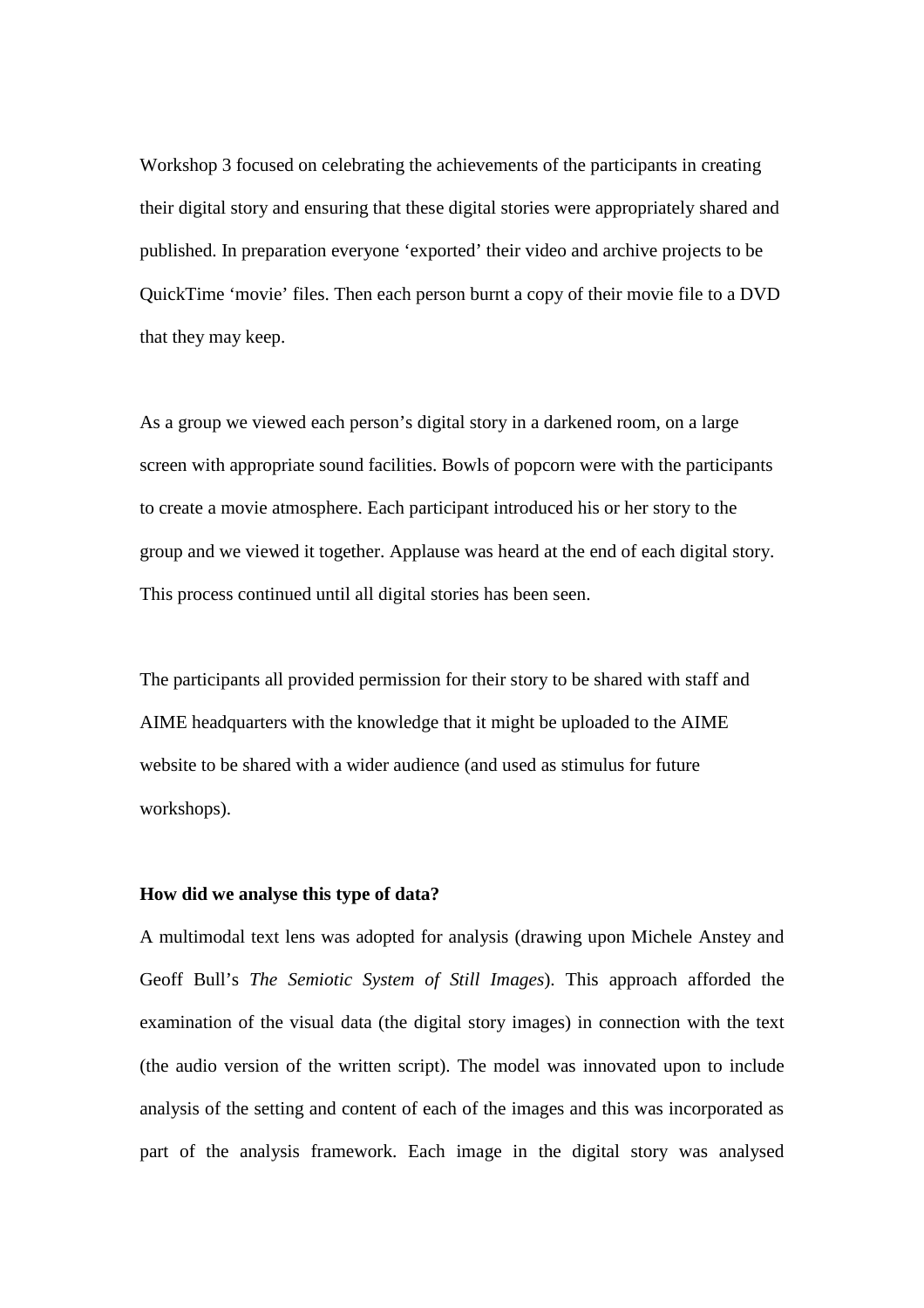according to five codes: colour, texture, line, shape and form. These codes are also, according to Gunther Kress and Theo Van Leeuwen, known as the visual affordances of still visual images. In combination, we used these codes in ways similar to Michele Anstey and Geoff Bull to determine the balance, layout and vectorality of still images. The ways in which the codes are employed and combined through the conventions determines the representation of participants' sense of self and their understanding of the selected theme.

We used Michele Anstey and Geoff Bull's idea that underpinning the verbal and visual data are four foundational principles: the setting, content, codes and conventions of the image. Understanding of these provides a foundation to analyse the meaning afforded by the still visual image. Each of the four foundational principles were interrogated as is now described.

- Setting: the setting of the image was described as either recreational or academic/professional. The setting determined the context in which the content, codes and conventions were analysed.
- Content: the content of the images was classed as self, others, artefacts/objects or events. It was also described as recreational or academic/professional and either posed or natural.
- Codes: the visual affordances of colour, texture, line, shape and form were analysed for meaning. Together, the codes combined through the conventions of still visual images to convey further meaning
- Conventions: the conventions of the still visual images were also analysed. Balance was afforded by the dominant visual code, the layout was affected by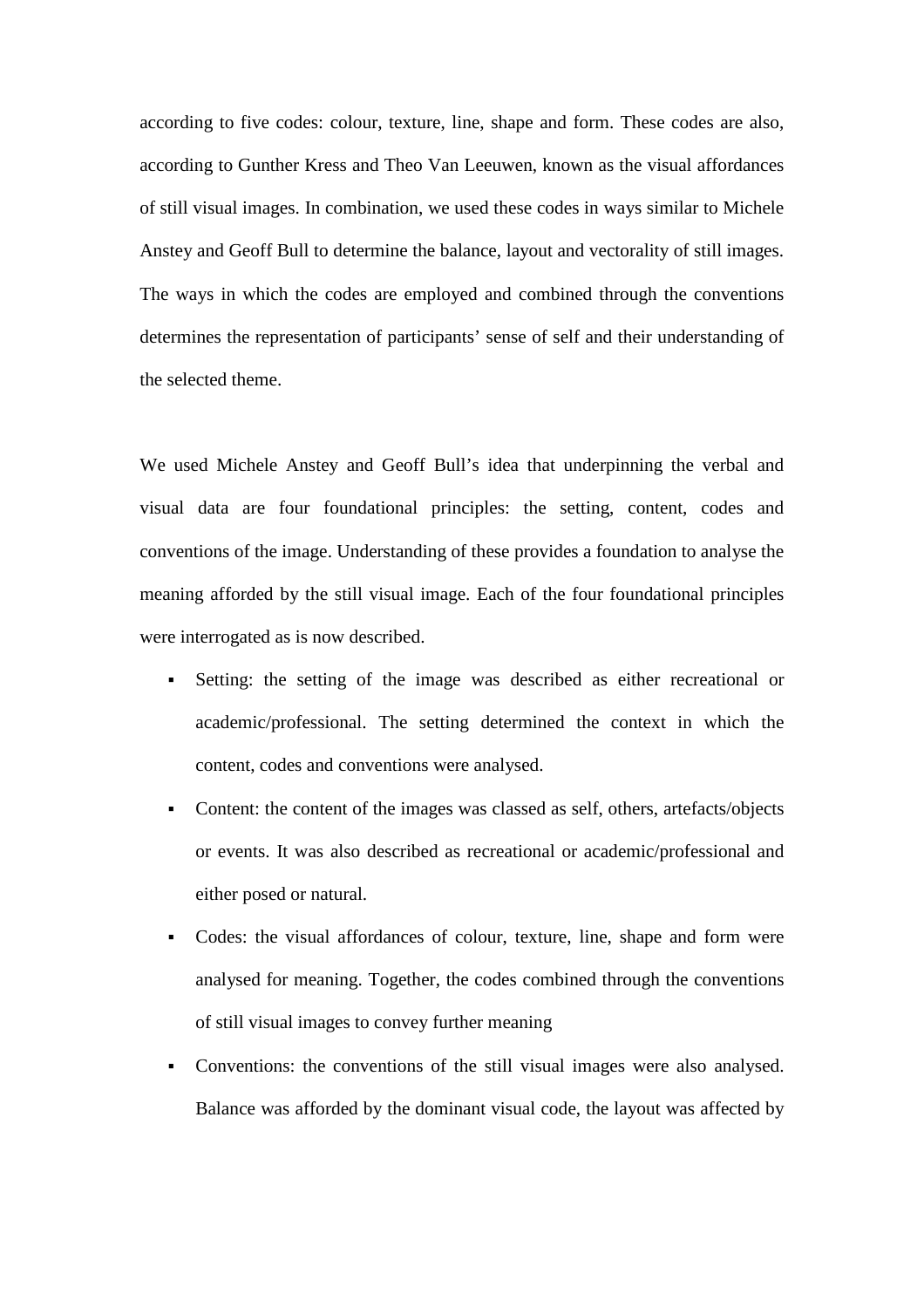the combination of codes to focus attention and the vectorality was decided by the codes and how they guided the viewer's eye

To provide example, an excerpt is provided from Susan's digital story (see Figure 1).

<<<<INSERT FIGURE 1 NEAR HERE>>>>

In Susan's text she talks about her own professional experience working with young children locally and Indigenous children in another Australian state. She has accompanied this section of her script with an image of classroom artefacts taken from her work with Indigenous children. In making this decision she is prioritising her experiences with these children for the purposes of this task. The image itself is professional in that it was taken from a classroom setting. The content of the image depicts artefacts from this classroom, in this case a photograph of a display within this space showcasing Creoles and an illustrative artwork. The image is labelled and contains two worksamples (both artwork and teacher scribed script) and also contains analysis conducted by the teacher demonstrating what the child is doing in response to curriculum goals. There is a lot of information in the image and the layout of the display captured in the image doesn't prioritise any section over another.

To demonstrate how different the digital stories were in content and image selection, an excerpt is also provided from Lara in Figure 2.

<<<INSERT FIGURE 2 NEAR HERE>>>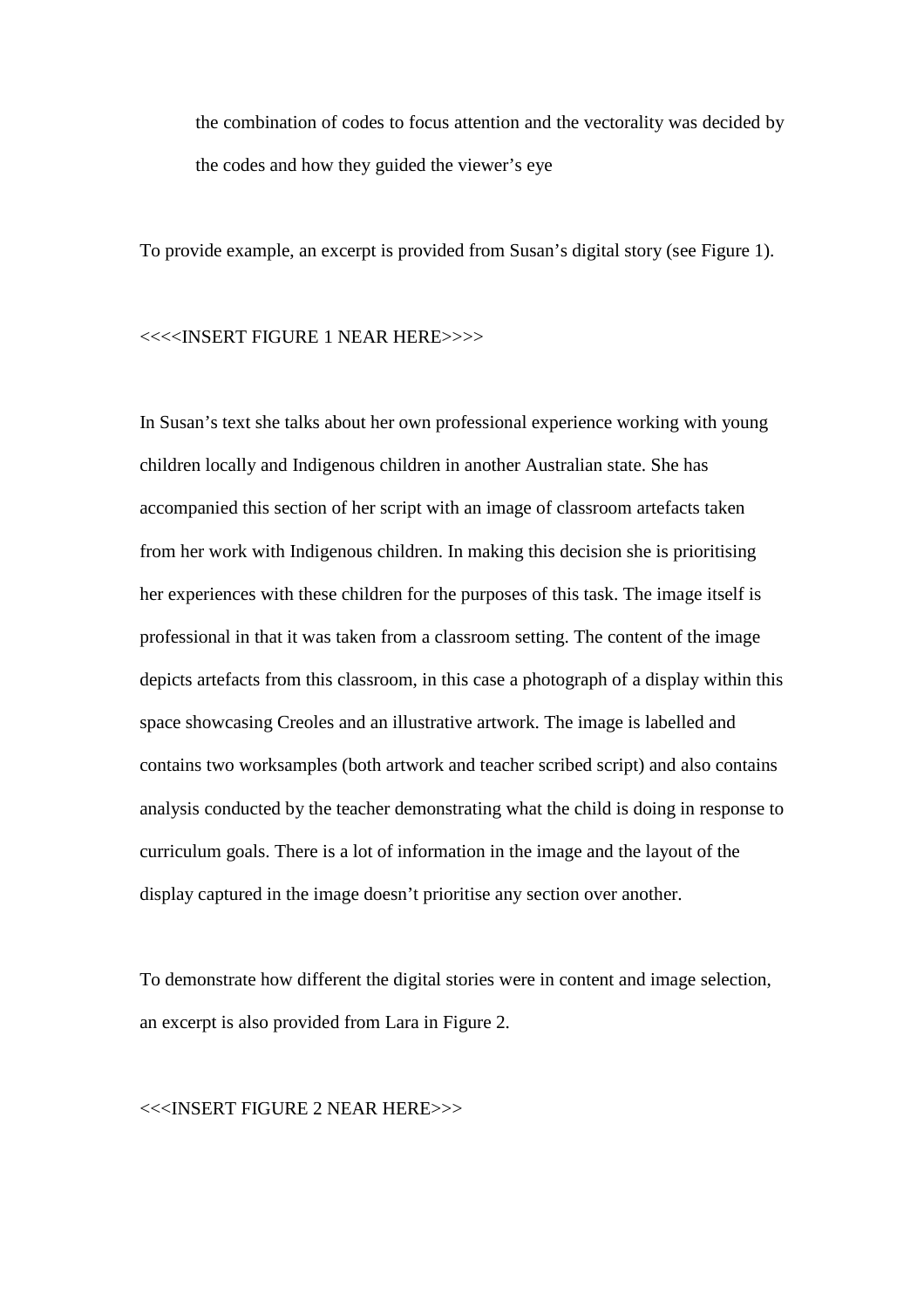Lara shares her own personal family narrative to show how she has come to see a real need to become involved in AIME, to preserve and support a culture misunderstood by her own ancestors. The image itself is personal in that it presents her own family's farmland to accompany her text. The expanse of the land draws the eye with guidance offered from the lines offered by the horizon and the trees that mark out areas. The colours within the image are earthy tones reflective of the content within the image.

#### **Digital stories: Practical and methodological lessons learned**

*Digital stories are incredibly personal.* The twelve digital stories we collected through this process are all unique. Their personal nature means that the stories are different and we needed an openness of mind (and heart!) to view and respond to them.

*Responses to a set theme can be surprisingly divergent*. Thus, to avoid having the problem of having to 'compare apples with oranges' have an analytic lens that can cope with this diversity and treat each story as its own entity, as well as a means of comparison between others. For us, this was the Artifactual Literacies framework, but there is great scope for other theories to be applied.

*The interplay between image and text is powerful.* The text without the image and vice versa does not create the same impact. Text and image work together to give the story greater meaning and in the process demonstrates the deeper levels of understanding the creator has.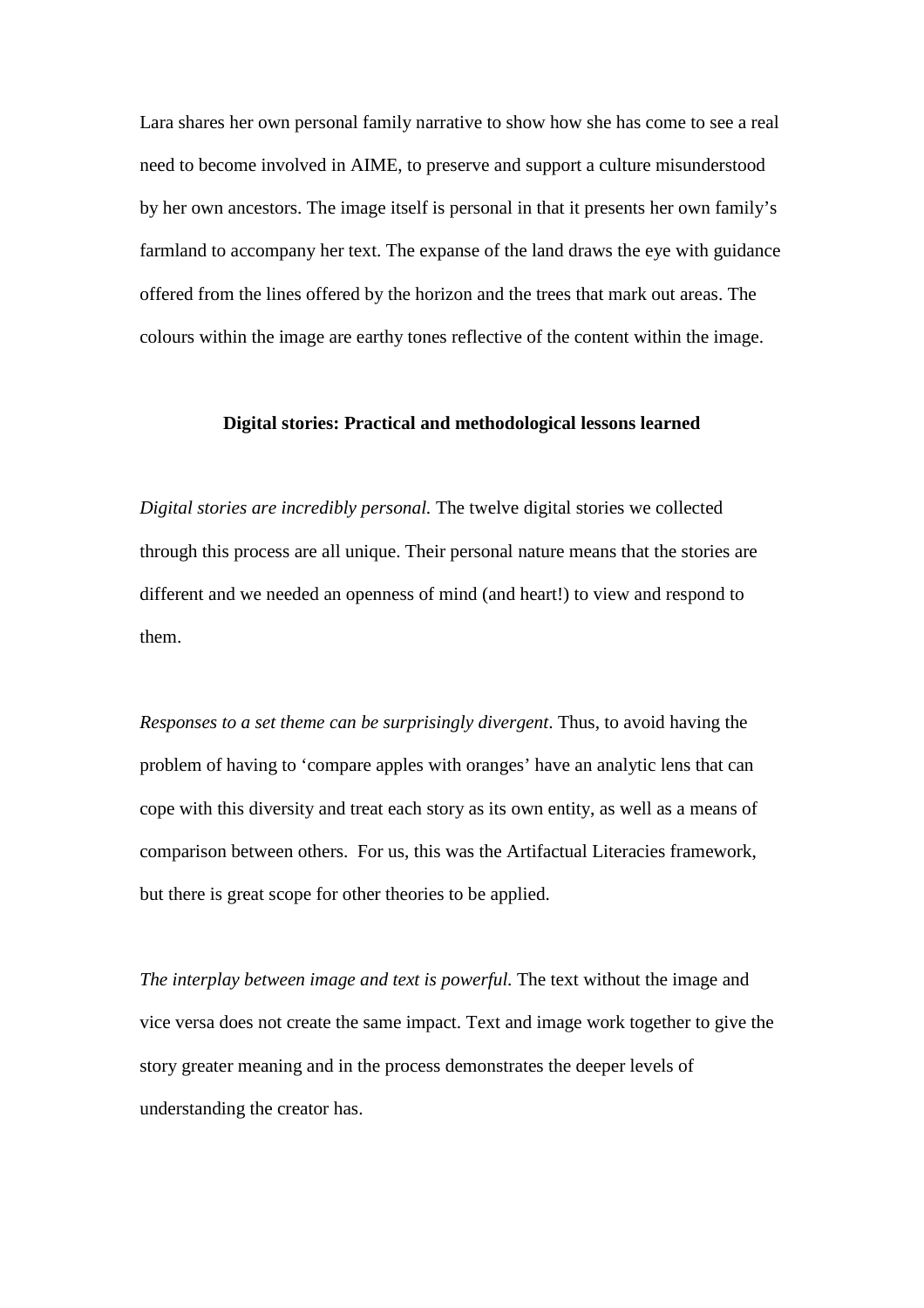*Creating digital stories and talking about them at interview is time intensive for participants*. If at all possible, consider a research design that embeds the workshops / creation of the digital stories within existing, common times and events for participants (e.g. existing in-service programs for staff within organisations, existing and compulsory university subjects, groups of parents 'waiting' for children at a regular events like weekly sports training sessions etc.). If this is not possible, ensure the research design is appropriate for the data you expect to collect.

*Analysis and reporting of digital stories in research is a methodological work in progress.* As researchers, we need to proceed bravely and creatively but with great care. Most importantly, we need to continue to deeply think about how to methodologically 'deal with' digital story data, where we know 'the whole is bigger than the sum of its parts'. For instance, imagine in the above example of data analysis if we had only analysed the transcripts (and not offered screenshots of the images)? Can you tell from our presentation of the analysis what the music, or lack of it does to the final product? How could this be achieved?

This case offers a 'research in action' approach to positioning digital storytelling as a research method. However, there is still much work to be done. Digital storytelling is a new method in social science research that demands its researchers to go on explicating, replicating, developing and innovating its form, analytic frames, ethical dilemmas, strengths, limitations and products. We suggest there are exciting and as yet unexplored possibilities for multi-disciplinary research teams featuring people from fields of film studies, media production and communications, humanities and the arts who can pool theoretical resources to both consolidate and extend digital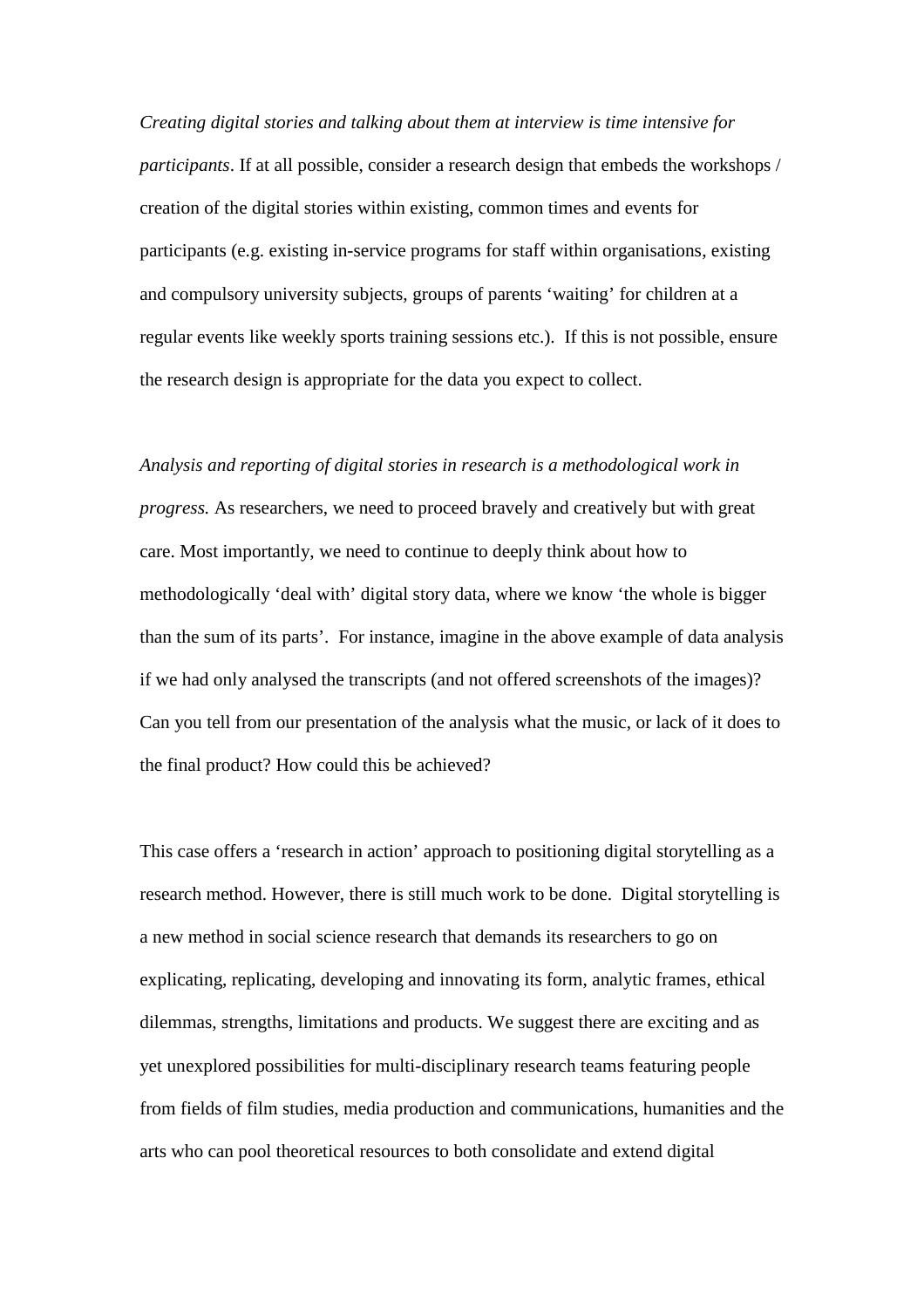storytelling as a valuable method in social science research.

#### **Conclusions: Digital stories as rich, 'powerful' and generative qualitative data**

At the beginning of this chapter we positioned digital stories as a powerful qualitative data collection tool. Through the digital storytelling process and the final artefacts that were created, we were able to collect data to help us understand why someone might want to be a mentor in the AIME program. We were able to capture excerpts of each participant's own personal narratives as well as their beliefs around Indigenous education. The very complex interplay of image and text worked to provide us with a pathway through some very complex understandings, which led us to identify emerging themes from the participants in our research. This has done much to inform later phases of our research in this area.

Digital stories have the potential to help us understand very complex phenomena from the perspective of those within its midst. In this case, what is it about the AIME program that attracts mentors, and what is it about those mentors that make the program so successful. We would like to conclude the chapter with a reminder - the Digital Story is powerful because it is, ever and always, more than the sum of its parts. The opportunity to write for a purpose, make decisions within the parameters of word count and image selection, and opportunity to share insights without judgement work together to create an affective experience for those who view it.

#### **Exercises and discussion questions**

1. Considering the variations outline in Table 1, what do you think makes a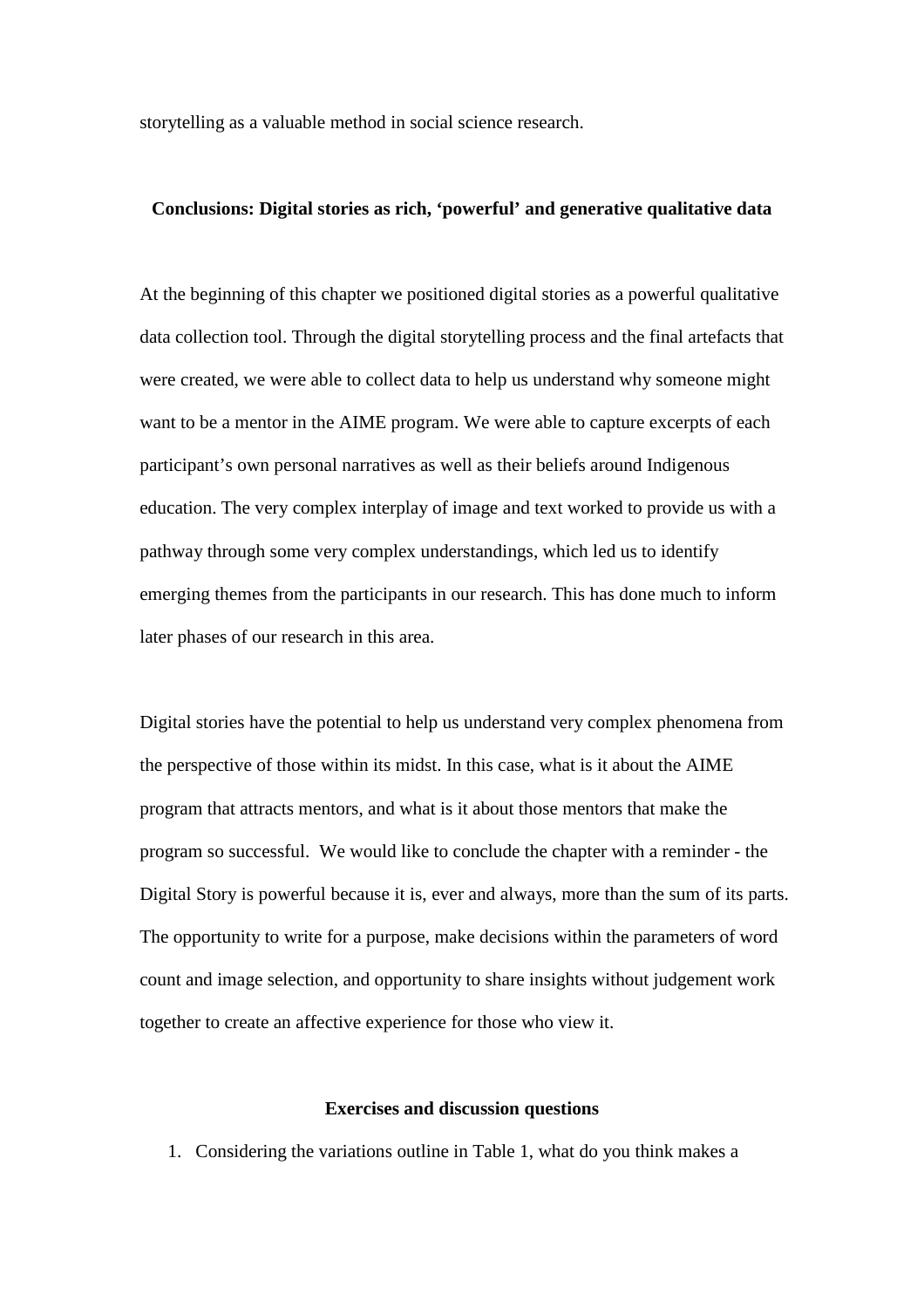'digital story'?

- a. What might be some of the implications of running with your preferred variation, in terms of data analysis?
- b. What might be some of the implications of running with your preferred variation, in terms of reporting research findings?
- 2. Work through the workshop process to create your own digital story
	- a. Consider implications for each stage. How did you get an idea for a story? Reflect on the process of scripting the story. How did you make decisions about what images to use? Did these decisions result in changes to the script? What did you learn about the editing process? How did you share your story? How did this make you feel?
- 3. Work with a group of people and have them create a digital story in response to a common theme.
	- a. Look across the stories for the similarities and differences.
	- b. Examine the careful interplay between the images and the script
- 4. Consider ways that you could use digital stories in your own research work.

## **Further readings**

Australian Centre for the Moving Image (ACMI) (2014) Digital Storytelling. Available at: http://www.acmi.net.au/digital\_stories.htm (accessed 8 April 2014).

BBC Wales Arts (2014) Capture Wales. Available at:

<http://www.bbc.co.uk/wales/arts/yourvideo/queries/capturewales.shtml> (accessed 8 April 2014).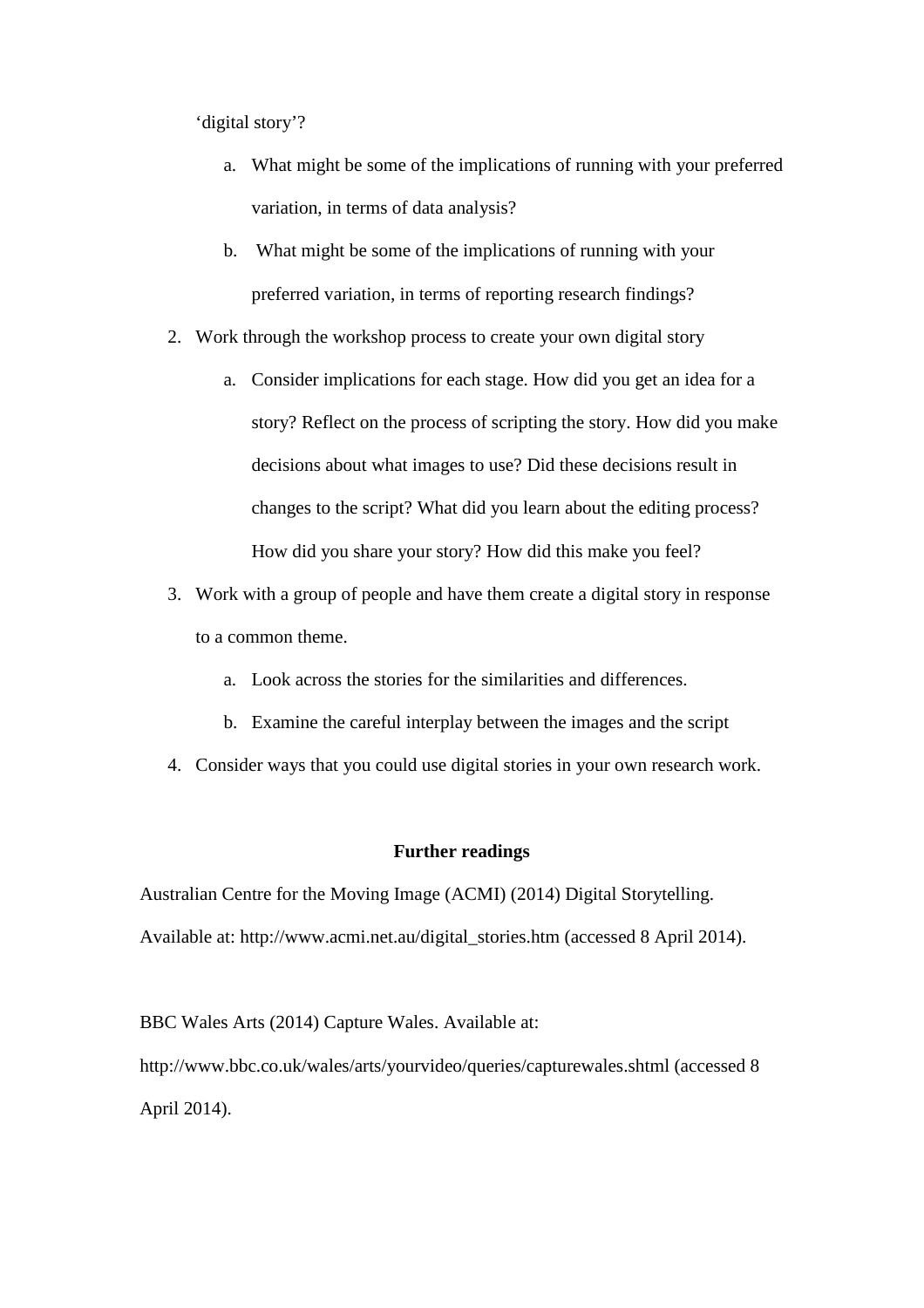Gubrium A and Harper K (2013) *Participatory Visual and Digital Methods*. Walnut Creek, California: Left Coast Press.

Gubrium A. and Turner KCN (2011) Digital Storytelling as and emergent method for social research and practice. In Hesse-Biber SN (ed.) *The Handbook of Emergent Technologies in Social Research*. Oxford: Oxford University Press, pp. 469-491.

University of Wollongong (2013) Digital Storytelling: a library guide. Available at: <http://uow.libguides.com/content.php?pid=82573> (accessed 8 April 2014).

## **References**

Anstey M and Bull G (2006) *Teaching and Learning Multiliteracies: Changing times, changing literacies*. Adelaide: Australian Literacy Educator's Association.

Australian Centre for the Moving Image (ACMI) (2014) Alzheimer's Association. Available at: [http://www.acmi.net.au/digitalstorytelling\\_internationalnetwork.htm](http://www.acmi.net.au/digitalstorytelling_internationalnetwork.htm) (accessed 8 April 2014).

Kress, Gunther R. ; Van Leeuwen, Theo (2006). Reading Images: The Grammar of Visual Design. New York: Routledge.

Matthews N and Sunderland N (2013) Digital life – Story narratives as data for policy makers and practitioners: Thinking through methodologies for large-scale multimedia qualitative datasets. *Journal of Broadcasting and Electronic Media* 57(1): 97-114.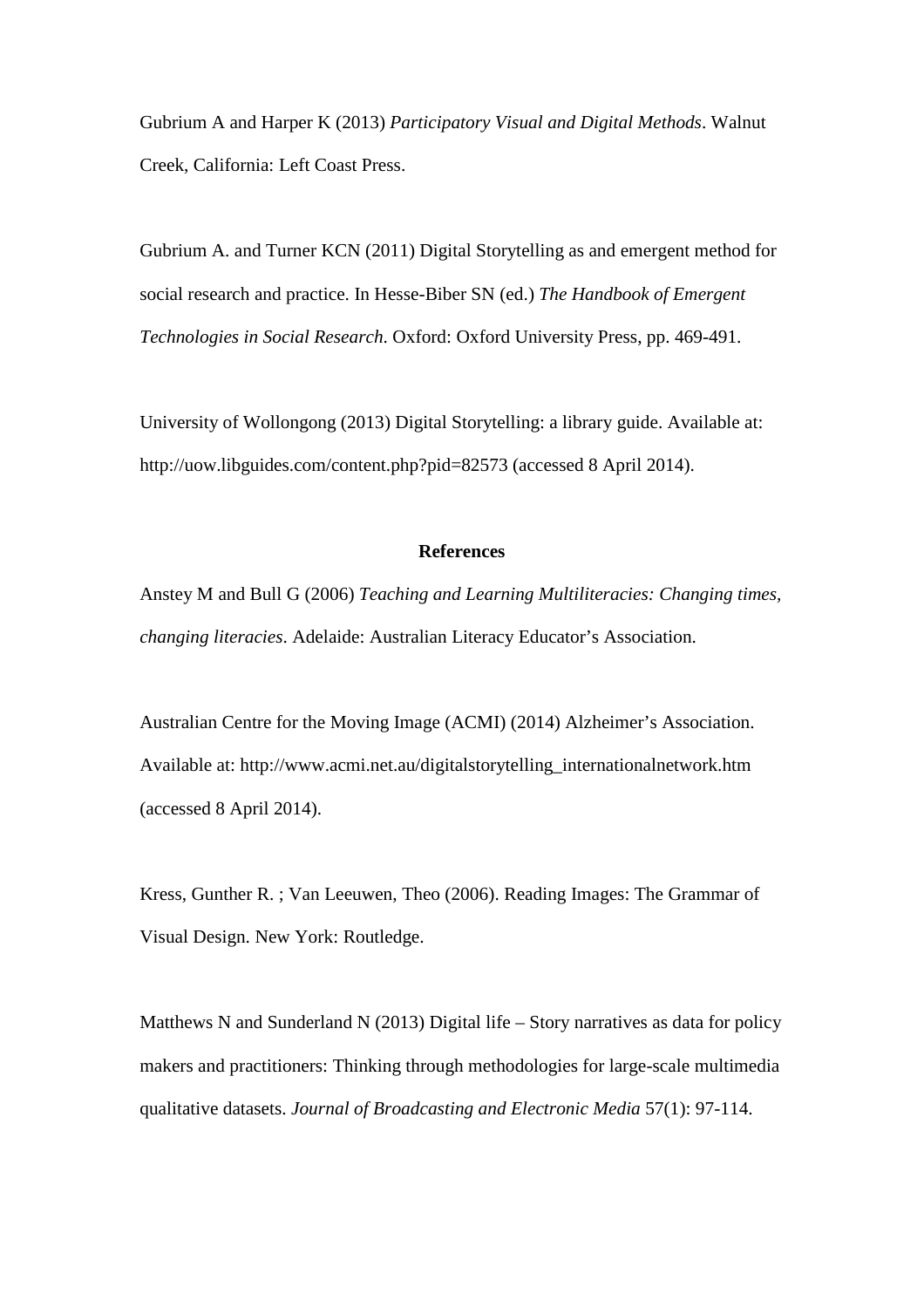Meadows D (2003b) Digital Storytelling: Research-Based Practice in New Media. *Visual Communication* 2(2): 189-193.

Pahl K and Rowsell J (2010) *Artifactual Literacies: Every object tells a story*. New York: Teachers College Press.

Willox AC, Harper SL and Edge VL (2012) Storytelling in a digital age: Digital storytelling as an emerging narrative method for preserving and promoting indigenous oral wisdom. *Qualitative Research* 13(2): 127-147.